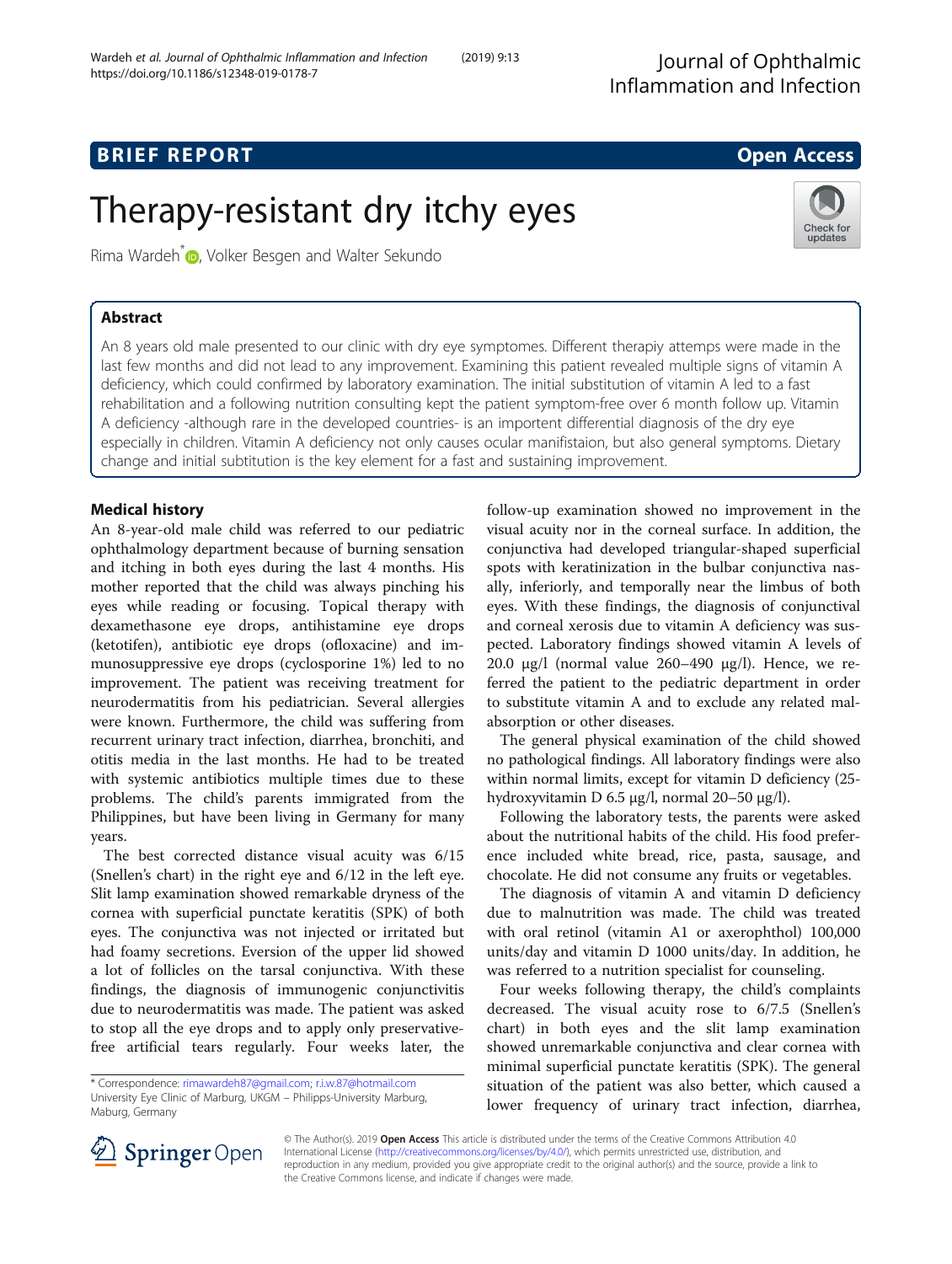bronchitis, and otitis media. Follow-up laboratory tests showed vitamin A level within normal limits of 267 μg/l. The patient continued the substitutional therapy with retinol and vitamin D for 3 months. Our last follow-up, 3 months after discontinuing the substitutional therapy, showed an asymptomatic patient with a normal eye examination (Figs. 1, 2 and 3).

### **Discussion**

Vitamin A deficiency (VAD) is an important nutritional problem worldwide. In 2009, the World Health Organization (WHO) estimated that about 127 million children in preschool age in the developing world suffered from vitamin A deficiency, which is defined as retinol serum concentration < 0.70 μmol/l. Xerophthalmia exists in 4.4 million of these children [[10](#page-3-0)] (Table [1\)](#page-2-0).

The prevalence of vitamin A deficiency differs worldwide. WHO reported that about half of the children affected with VAD reside in south and south-east Asia [[10\]](#page-3-0). Since VAD is very rare in Germany, there is no data about its prevalence there. In addition to geographic factors, many other risk factors for VAD have been

Fig. 2 Bitot's spots and keratinization of the nasal, inferior, and temporal conjunctiva (see arrows)

identified through epidemiological studies. Preschool age children are at higher risk for VAD. This could be because of the higher requirements for growth and the restricted body storage of vitamin A at this young age [[6\]](#page-2-0). The educational status of the parents and the economical environment are also very important, since they can affect accessing a good balanced diet [[6\]](#page-2-0). Nutritional habits related to cultural behaviors can also play a role in VAD [[5\]](#page-2-0).

Vitamin A is one of the lipid-soluble vitamins that is stored in the liver and cannot be produced in human bodies. Vitamin A has to be supplied through diet and can be found in leafy greens, fruits, carrots, oranges, and animal products such as milk, eggs, and liver  $[3]$  $[3]$ . Causes of VAD include insufficient uptake from diet, alcohol consumption, pancreatitis, malabsorption, and biliary obstruction.

It is important to point out that VAD is associated with increased infections, such as measles and bronchitis, as well as diarrhea. That is why VAD is combined with increased mortality in children [[3\]](#page-2-0).

Vitamin A plays a very important role in the visual process. In addition to its role in the synthesis of retinal rhodopsin, it is essential in the differentiation of the stratified squamous epithelium of the eye surface. The ocular manifestation of VAD is called xerophthalmia, which includes night blindness (nyctalopia), conjunctival xerosis, and corneal xeropthalmia [\[2](#page-2-0), [8\]](#page-2-0). The most common symptoms of xerophthalmia include blurred vision, dryness of the eyes, and night blindness.

Conjunctival xerosis manifests as dryness of the conjunctiva with typical Bitot's spots. They were first described by the French physician Charles Bitot in 1863 [[4\]](#page-2-0). Bitot's spots present as white elevated lesions on the bulbar conjunctiva near the limbus, covered with a foamy cheesy material usually starting in the temporal side of the limbus. In more severe cases, all quadrants can be involved [[8](#page-2-0)]. Histological changes include loss of

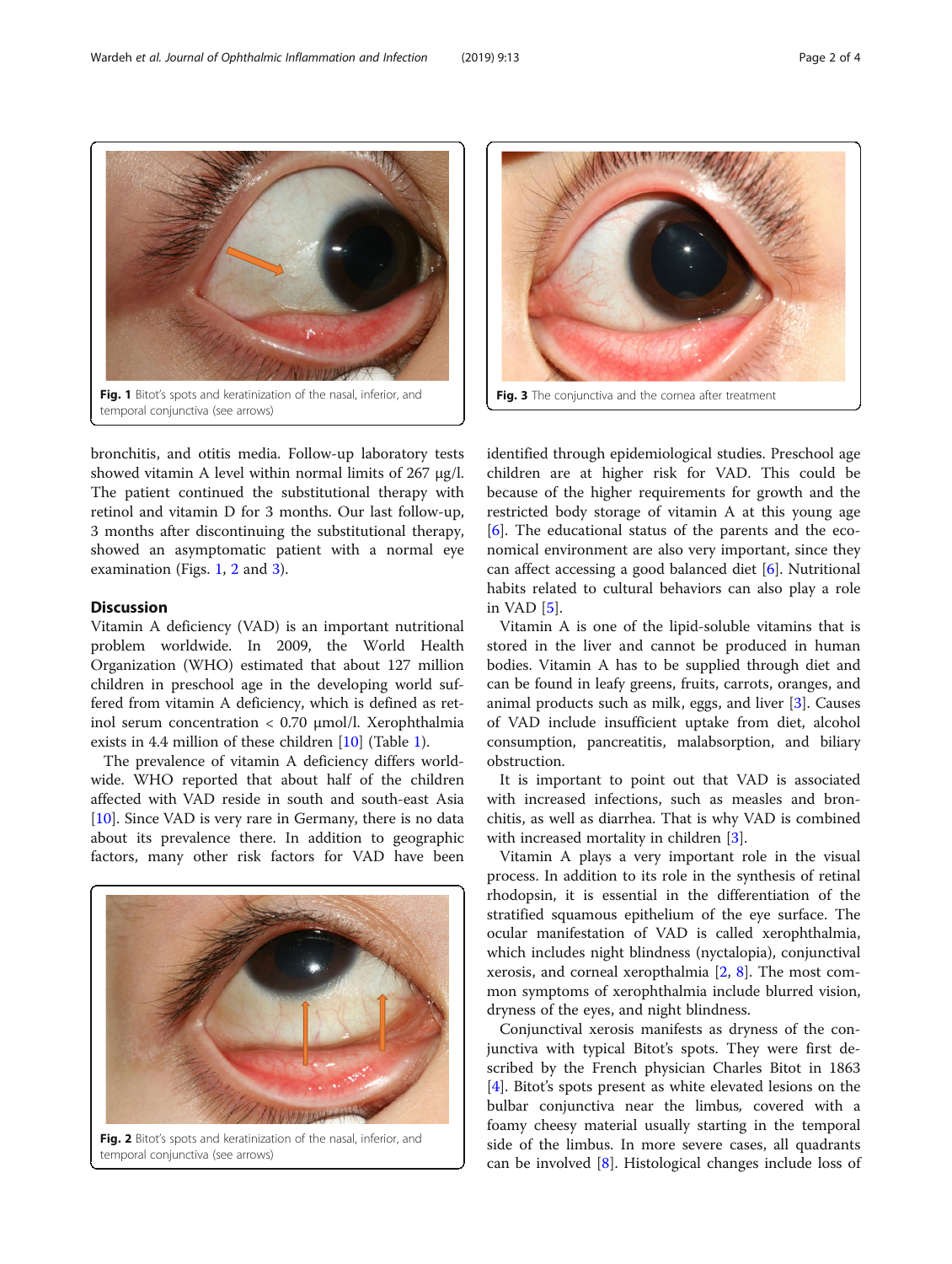the goblet cells and keratinizing metaplasia of the outer layers of the conjunctiva. The material covering Bitot's spots contain frayed keratin as well as gram-positive bacilli called "xerosis bacillus" [8]. Vital staining is an important diagnostic tool in the evaluation of the ocular surface changes. Staining with lissamine green can be very helpful in detecting the early corneal changes and may be superior to fluorescent staining in these cases [1].

In more advanced cases of VAD like in the case present here, the cornea develops superficial punctate keratopathy (SPK), usually starting in the inferonasal quadrants and involving the whole cornea as the deficiency gets more severe. Untreated cases may cause corneal ulceration and keratomalacia, which may result in corneal scars and blindness [8].

It is thought that these SPK could be caused by a toxic effect of the material covering Bitot's spots as well as the loss of goblet cells, which causes a reduction of the mucous layer of the tear film [8].

Xerophthalmia is a medical emergency requiring immediate treatment with vitamin A to save the eye as well as the life of the child  $[11]$  $[11]$ . It usually responds quickly to vitamin A therapy. The night blindness usually resolves 1–2 days after treatment. Bitot's spots need several days to a few weeks to resolve, whereas the corneal lesions start to heal within 1 week [7, 9].

The WHO has determined the therapeutic doses of vitamin A supplementation depending on the age of the child. The first dose should be given orally; 50,000 IU for children younger than 6 months, 100,000 IU between 6–12 months and 200,000 for children older than 12 months. The same doses should be repeated the next day and 2 weeks later. Local therapy of artificial eye drops and antibiotic eye drops or ointments may be useful [\[11](#page-3-0)]. Nutritional consulting and regular followups are necessary to prevent and detect any signs of recurrence.

### Conclusion

- Inappropriate diet is an important cause of vitamin A deficiency beside alcohol consumption, pancreatitis, malabsorption, and biliary obstruction.

- Chronic vitamin A deficiency as a systemic syndrome may convert to a disease with recurring infections beside ocular manifestations.

- Although vitamin A deficiency is very rare in developed societies, it should be part of the differential diagnosis of dry eye syndrome in children.

- The suitable substitution is essential and causes a rapid therapeutic effect.

- Nutritional consulting, including changing unsuitable nutrition habits, is one key element in treating and preventing the recurrence of this disease.

#### Acknowledgements

Not applicable

#### Authors' contributions

WR contributed to the data collection and writing (Author). BV contributed to the photos and corrections. SW contributed to the corrections. All authors read and approved the final manuscript.

#### Funding

Not applicable

#### Availability of data and materials

Data sharing is not applicable to this article as no datasets were generated or analyzed during the current study.

#### Ethics approval

Not applicable

#### Consent for publication

Not applicable

#### Competing interests

The authors declare that they have no competing interests.

#### Received: 25 February 2019 Accepted: 10 June 2019 Published online: 23 July 2019

#### References

- 1. Emran N, Sommer A (1979) Lissamine green staining in the clinical diagnosis of xerophthalmia. Arch Ophthalmol. 97(12):2333–2335
- 2. Gilbert C (2013) The eye signs of vitamin A deficiency. Community Eye Health. 26(84):66–67. PMCID: PMC3936686
- 3. Gilbert C (2013) What is vitamin A and why do we need it? Community Eye Health 26(84):65. PMCID: PMC3936685
- 4. Mclaren DS (1963) Bitot's spots: a review of their significance after 100 years. Br Med J. 2:926
- 5. Ngah NF, Moktar N, Isa NH, Selvara S, Yusof MS, Sani HA, Hasan ZA, Kadir RA (2002) Ocular manifestation of vitamin A deficiency among Orang asli (Aborigine) children in Malaysia. Asia Pac J Clin Nutr. 11(2):88–91
- 6. Sherwin JC, Reacher MH, Dean WH, Ngondi J (2012) Epidemiology of vitamin A deficiency and xerophthalmia in at-risk populations. Trans R Soc Trop Med Hyg. 106(4):205–214. <https://doi.org/10.1016/j.trstmh.2012.01.004> Epub 2012 Feb 11
- 7. Sommer A (1995) Vitamin A deficiency and its sequences, third edition. WHO Global database on vitamin A deficiency. World Health Organization, Geneva
- 8. Sommer A (1998) Xerophthalmia and vitamin A status. Prog Retin Eye Res. 17(1):9–31
- 9. Spence JC (1931) A clinical study of nutritional xerophthalmia and nightblindness. Arch Dis Child 6(31):17–26 PMCID: PMC1975138

<span id="page-2-0"></span>

| WHO's classification of xerophthalmia [7] |                                                                |
|-------------------------------------------|----------------------------------------------------------------|
| XN                                        | Night blindness                                                |
| X1A                                       | Conjunctival xerosis                                           |
| X <sub>1</sub> b                          | Bitot's spots                                                  |
| X <sub>2</sub>                            | Corneal xerosis                                                |
| X <sub>3</sub> A                          | Corneal ulceration/keratomalacia < 1/3<br>corneal surface      |
| X <sub>3</sub> R                          | Corneal ulceration/keratomalacia $\geq 1/3$<br>corneal surface |
| XS                                        | Corneal scar                                                   |
| XF                                        | Xerophthalmic fundus                                           |